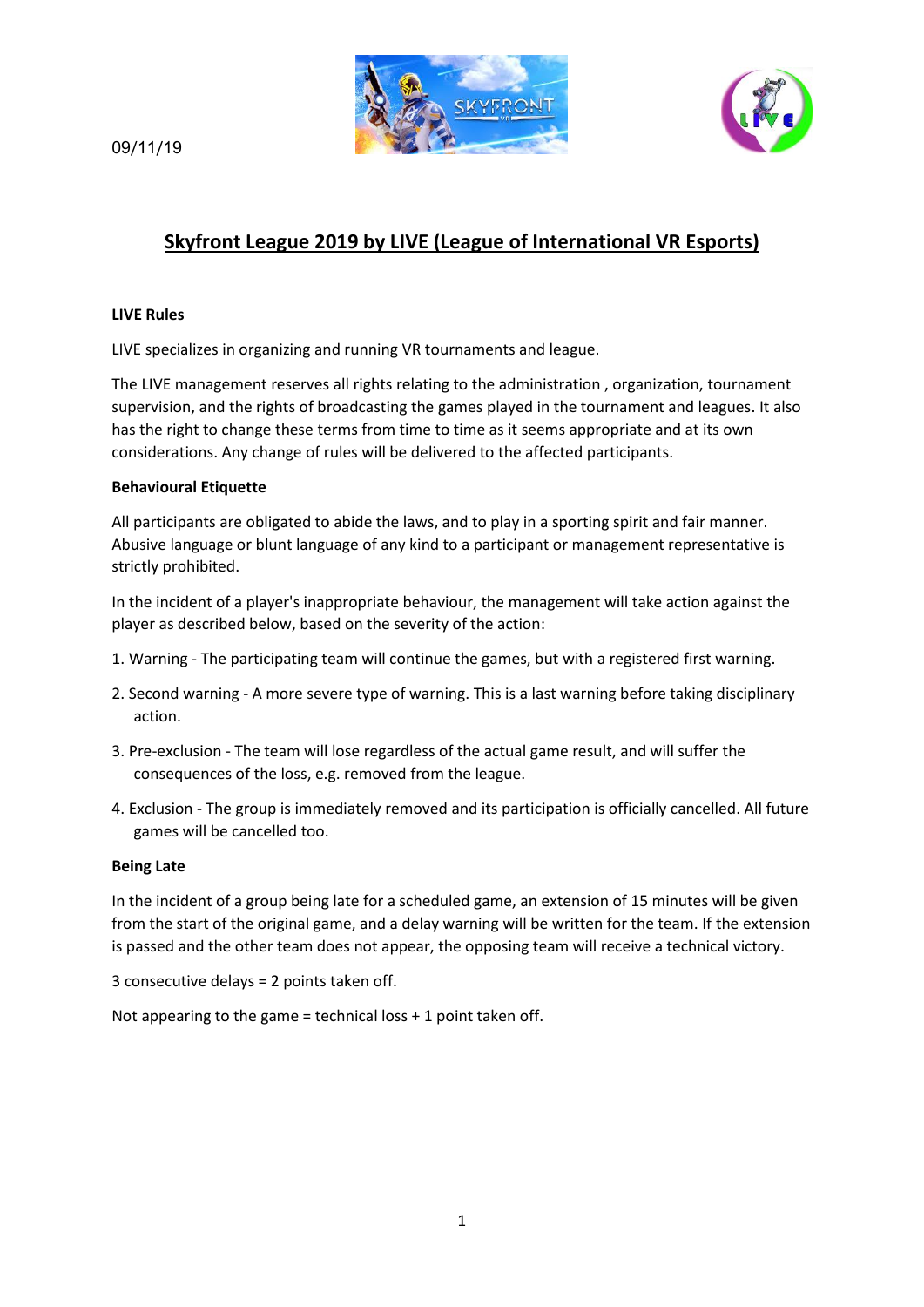



# 09/11/19

### **Game Results**

Each team captain must send the game results in discord or email (given at the beginning of the season to the participants). the participating team must take a screenshot of the game in order to provide the game results.

A tournament / league referee will indicate in a game final report the outcome of the match. In case of a violation of the rules, the referee can determine a technical loss for that team.

### **League Process**

The league will start on November  $15<sup>th</sup>$  (first round) and will run for 8 weeks + 2 weeks for playoffs.

At the beginning of the league, the management will decides whether to divide the league into two houses of EU and NA or to run only one house.

The league management will provide weekly match-ups. Team captains are responsible for scheduling their matches.

Teams must organize and plan their league game according to the weekly schedule, from Tuesday till Sunday. If the teams have not reached an agreement for the match date, the league management will automatically determine the date.

Before the league management intervenes, the teams must try to help each other to set a time that suits everyone.

#### **Match Rules:**

4V4 Team Deathmatch, total kills in 3 maps, 10 minutes for each map (=round).

The host team selects the first map and third map; the away team selects the second map (Similarities are allowed).

Both teams must enter the Lobby at least 10 minutes before the match time, to provide the league management time to create the host team.

The host team opens the room.

In some cases, the league management will open the room with a spectator mode to supervise and broadcast.

If there are any bugs that affect the game course, you can replay the game with the approval of the league management.

It is possible to play 4V3 or 3v3 If both teams agree. If more than 1 player in a team does does not appear, the team receives a technical loss.